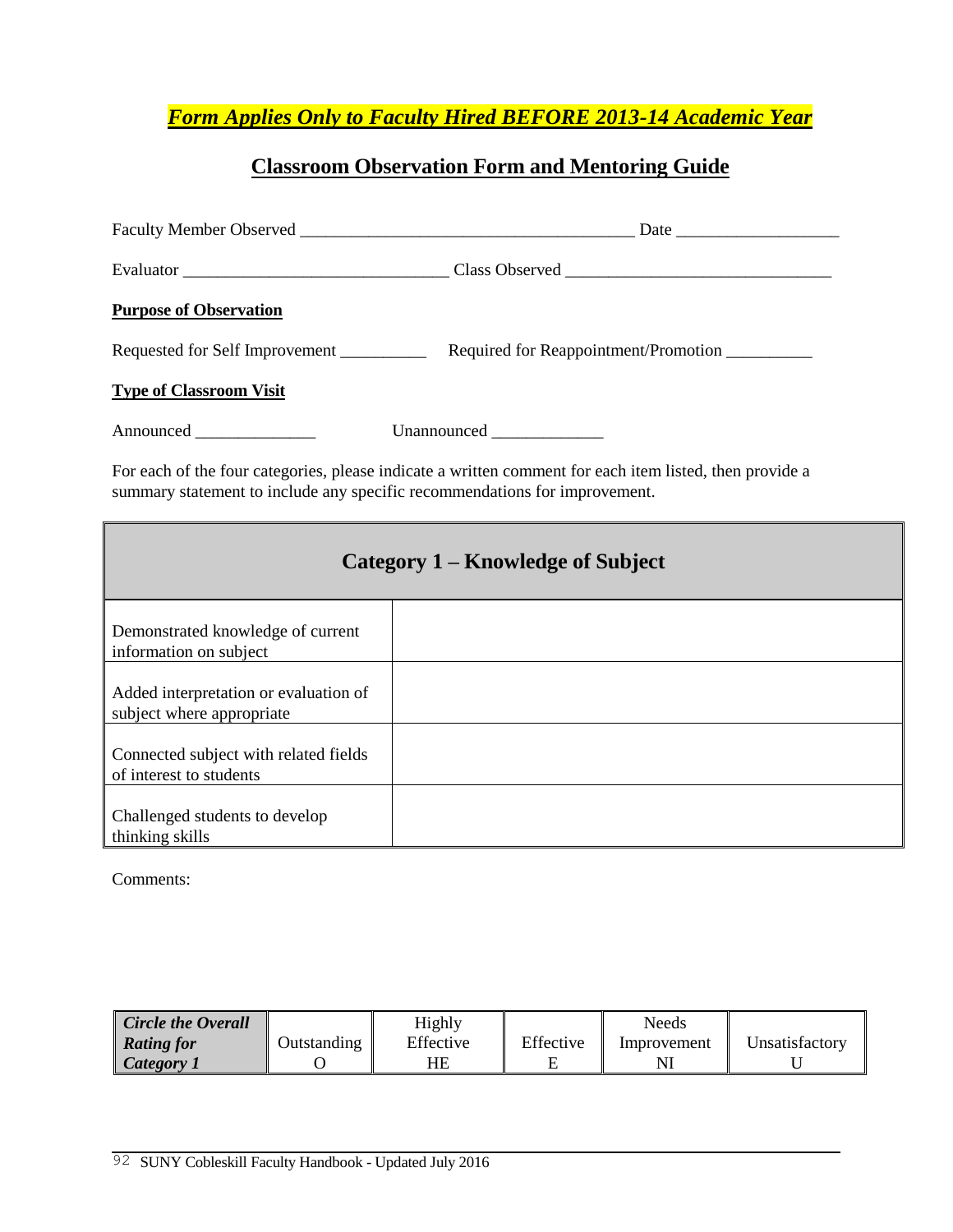| Category 2 – Preparation                                                                   |  |  |
|--------------------------------------------------------------------------------------------|--|--|
| Planning included clearly defined<br>objectives for class period                           |  |  |
| Instructional materials showed<br>evidence of thoughtful preparation                       |  |  |
| Assignments designed to promote<br>learning                                                |  |  |
| Class activities well-suited to class<br>objectives                                        |  |  |
| Specific class objectives directly<br>related to overall course objectives                 |  |  |
| Illustrative examples pertinent to<br>course and student/interest abilities                |  |  |
| Classroom environment conducive to<br>teaching/learning (if under instructor's<br>control) |  |  |

Comments: (Including specific recommendations for improvement)

 $\blacksquare$ 

|                              |             | Highly    |           | Needs       |                |
|------------------------------|-------------|-----------|-----------|-------------|----------------|
| <b>Circle the Overall</b>    | Outstanding | Effective | Effective | Improvement | Unsatisfactory |
| <b>Rating for Category 2</b> |             | HE        |           |             |                |

 $\overline{\phantom{a}}$  , and the contribution of the contribution of the contribution of the contribution of the contribution of the contribution of the contribution of the contribution of the contribution of the contribution of the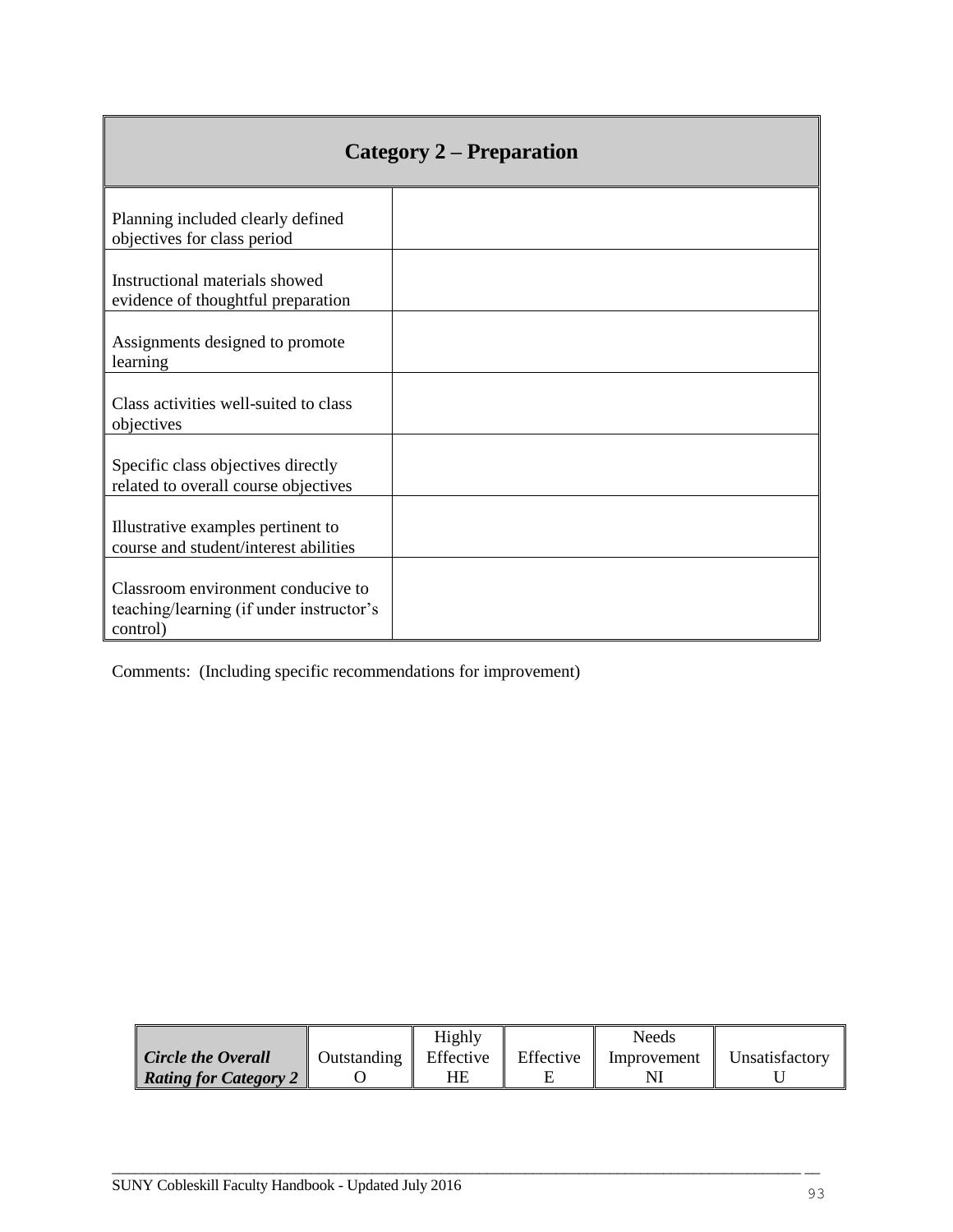| <b>Category 3 – Presentation</b>                                                   |  |  |
|------------------------------------------------------------------------------------|--|--|
|                                                                                    |  |  |
| Communicated effectively to class                                                  |  |  |
| Objectives for class clearly<br>communicated                                       |  |  |
| Use of board or other appropriate<br>technology                                    |  |  |
| Instructional techniques conveyed<br>subject matter                                |  |  |
| Exhibited positive attitude or<br>enthusiasm for subject/teaching                  |  |  |
| Coped well with distractions (i.e.<br>environment, room, equipment, class<br>size) |  |  |
| Brought class to appropriate and<br>timely conclusion                              |  |  |
| Made good use of the class period                                                  |  |  |

Comments: (Including specific recommendations for improvement)

|                              |             | Highly    |           | Needs       |                |
|------------------------------|-------------|-----------|-----------|-------------|----------------|
| <b>Circle the Overall</b>    | Outstanding | Effective | Effective | Improvement | Unsatisfactory |
| <b>Rating for Category 3</b> |             | HE        |           |             |                |